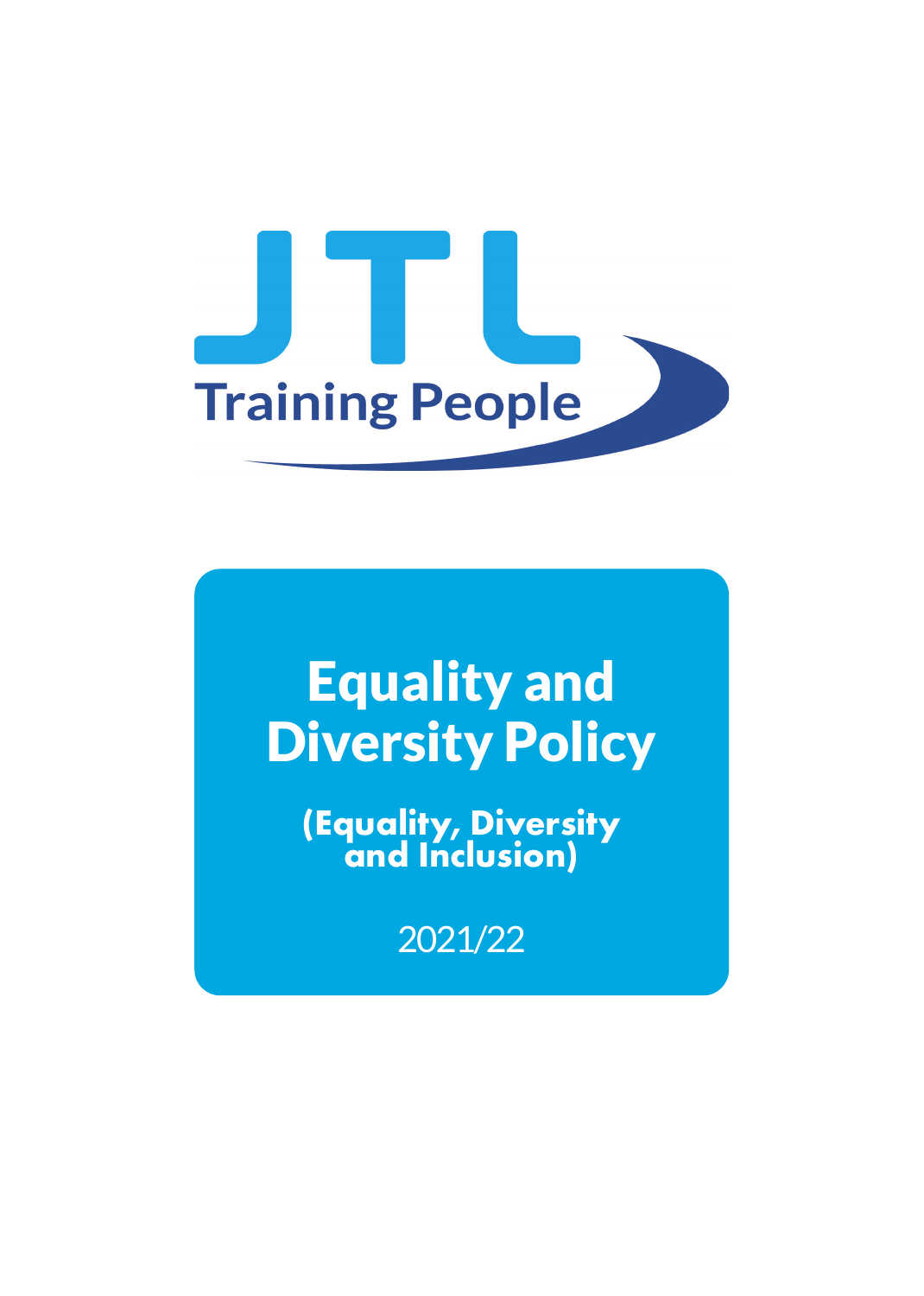## **Contents**

| 1.  |  |  |
|-----|--|--|
| 2.  |  |  |
| 3.  |  |  |
| 4.  |  |  |
| 5.  |  |  |
| 6.  |  |  |
| 7.  |  |  |
| 8.  |  |  |
| 9.  |  |  |
| 10. |  |  |
| 11. |  |  |
| 12. |  |  |
| 13. |  |  |
| 14. |  |  |
| 15. |  |  |
|     |  |  |
|     |  |  |
|     |  |  |
|     |  |  |
|     |  |  |
|     |  |  |
|     |  |  |
|     |  |  |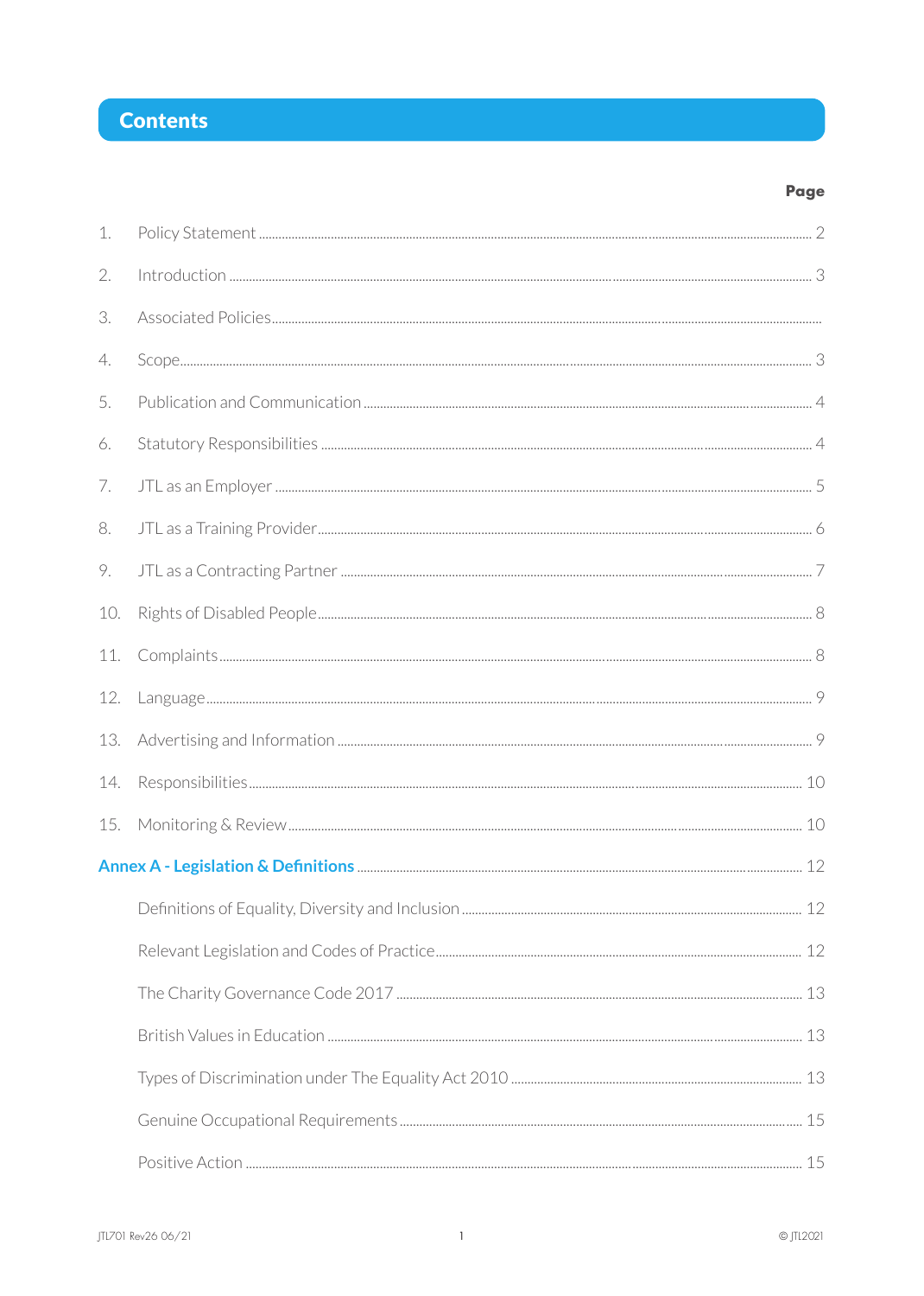## 1. Policy Statement

JTL is committed to providing equality of opportunity and freedom from unlawful discrimination on the grounds of age, sex, sexual orientation, disability, race (including colour, nationality, ethnic origin), religion or beliefs, gender reassignment, pregnancy and maternity status, marital or civil partnership status.

We value others for their contribution, irrespective of personal differences, and strive to provide a supportive and inclusive learning and working environment where everyone feels that they are valued and can work to achieve their potential.

As an organisation, we oppose and avoid all forms of unlawful discrimination and are committed to creating and promoting an environment that is free of bullying, harassment, victimisation and unlawful discrimination, promotes dignity and respect for all, with individual differences and contributions being recognised and valued.

No applicant for a training scheme place with JTL – or any Learner, customer, client or member of staff – shall knowingly receive less favourable treatment on these grounds, nor will any other condition or requirement that cannot be justified disadvantage them.

Through our policy, we aim to support our staff, learners, and others we work with in the building services engineering sector to continually reappraise its methods, and to support equality, diversity and inclusion to ensure continued success of the sector. We will:

- **•** actively oppose all forms of discrimination and unfair or discriminatory practice value and harness the diversity of our staff, partners, learners, employers, suppliers, partner organisations and local communities
- **•** create an environment within which all individuals are treated with fairness and respect, and expect everyone associated with JTL to embrace our core value of Respect
- tackle prejudice and promote understanding between different groups of people to create a harmonious and respectful workplace and learning environment
- **•** take proportionate positive action to encourage participation of under-represented groups in our workplace and apprenticeship programmes
- embed the concept of British Values within our equality and diversity practicesfully implement the Equality Act 2010 and associated legislation to eliminate discrimination, harassment and victimisation.

This policy applies in our employment practices, and across all areas of ourtraining provision.

While the overall responsibility for achieving, promoting and providing equality of opportunity rests with JTL, all JTL staff, partner organisations, suppliers, learners and their employers are required to conduct themselves in a way that respects, supports and acts in accordance with our Equality and Diversity Policy at all times.

JTL's Executive Management Team (EMT) will establish Equality & Diversity Objectives and Impact Measures (EDIMs) on an annual basis, and regularly review progress against these with the Board to continually improve our performance in this area.

Date: 1st August 2021 Signed: JCGAMAM Jon Graham, Chief Executive

JTL701 Rev26 06/21 2 © JTL2021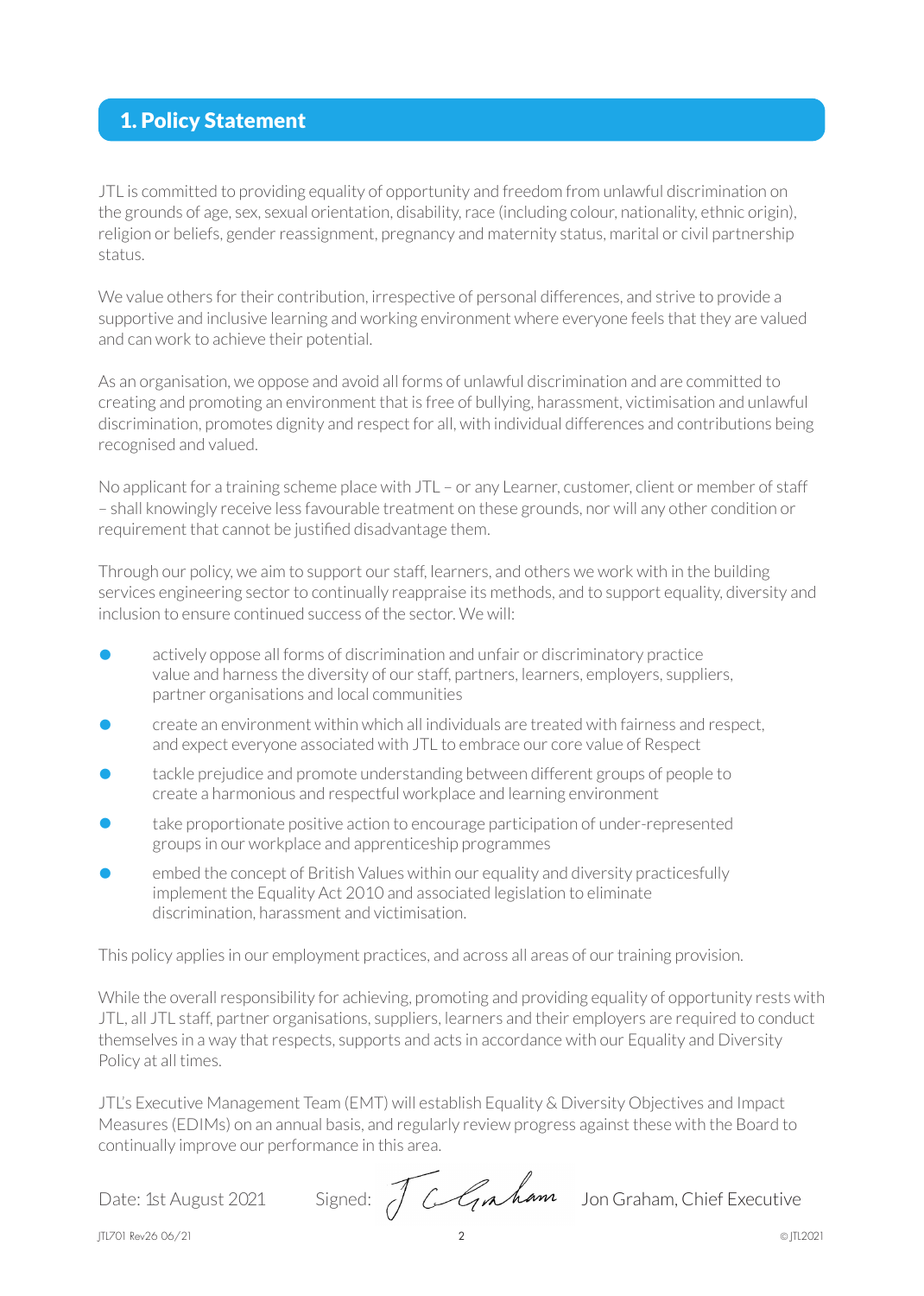## 2. Introduction

#### **2. Introduction**

This policy and associated procedures and guidance is for all JTL staff, partners, learners and employers to help everyone to understand their responsibilities in supporting JTL's commitment to equality, diversity and inclusion. It outlines what we mean by equality, diversity and inclusion, the relevant law and associated codes of practice that we expect people to respect and abide by, and how we as an organisation do the same.

As an organisation JTL is committed to encouraging the building services engineering sector to continually reappraise its methods and support and value equality, diversity and inclusion to ensure both the continued success of the sector and make it more reflective of the modern British society that it serves.

#### **3. Associated Policies**

This policy is supported by a number of other policies and associated procedures with which it should be cross-referenced including, but not limited to:

- **•** Customer Complaints Procedure
- **•** Employee Privacy Statement
- **•** Employer Handbook
- **•** Health & Safety Policy
- **•** Safeguarding Policy
- **•** Online Safety Policy
- **•** Bullying and Harassment Policy and Procedures (Anti-bullying)
- **•** Staff Handbook:
	- **•** Code of Conduct
	- Conflict Management Policy
	- Discipline and Grievance Policy
- **•** Starting Work as an Apprentice
- **•** Additional Learning Support
- **•** Training Centre Policy and Procedures
- **•** Communications Policy

#### **4. Scope**

This policy and associated policies and procedures are applicable to the JTL Board of Trustees, all staff, applicants, learners, employers, sub-contractors, volunteers, workers supplied by agencies, contractors, other support workers and assistants accompanying learners, customers, visitors and any other partner organisations or procured bodies. It applies to all processes relating to employment, education and training and interactions with staff, learners, employers and partners.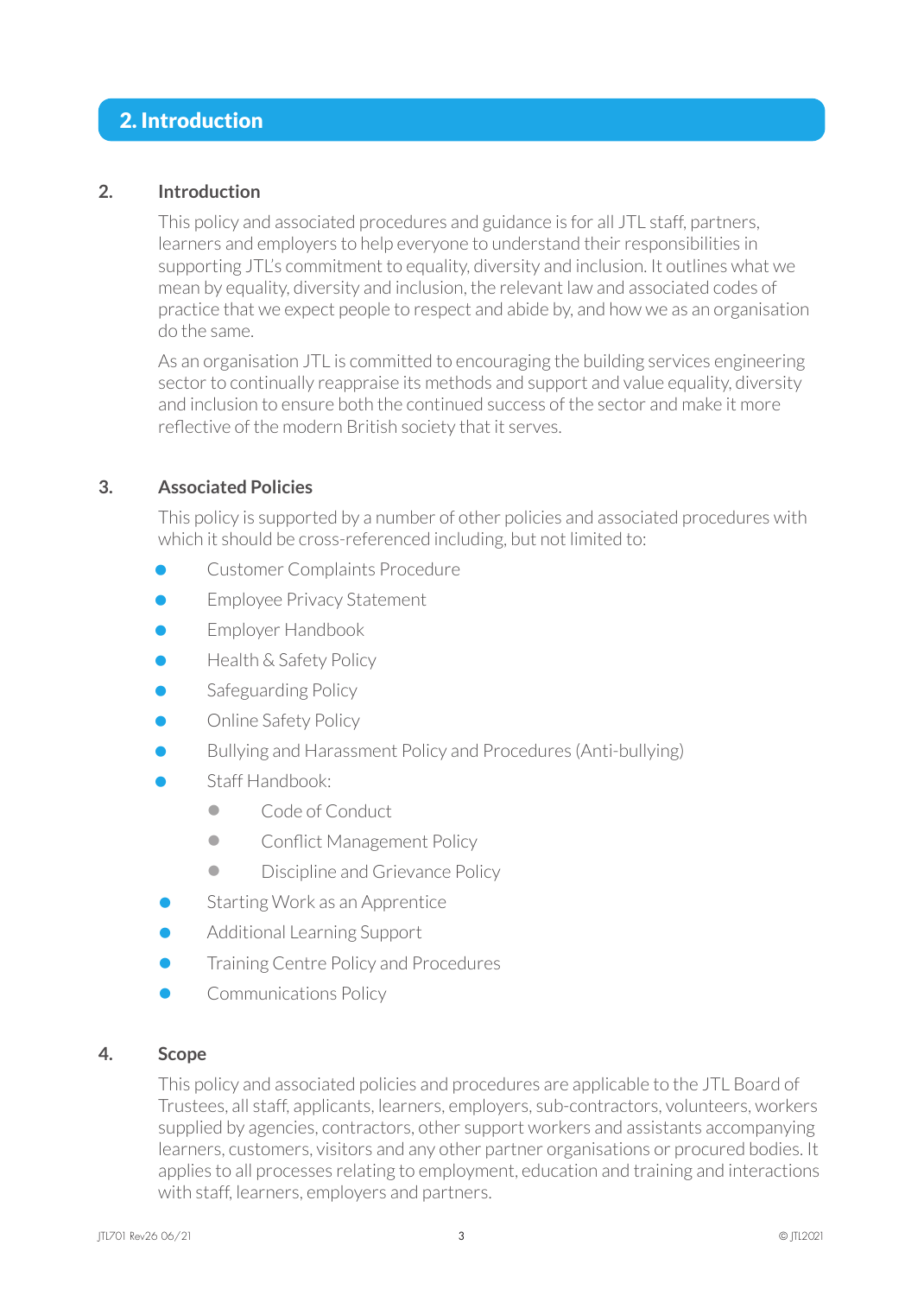### The Implementation of this Policy

This policy makes clear JTL's position on equality, diversity and inclusion, and establishes the key principles, structures and monitoring arrangements that we use.

All trustees, staff, applicants, learners, employers, sub-contractors, volunteers, workers supplied by agencies, contractors, other support workers and assistants accompanying learners, visitors and customers and any other partner organisations or procured bodies are responsible for the promotion and advancement of this policy. Behaviour, actions and words that transgress this policy will not be tolerated and will be dealt with in accordance with the relevant JTL policy or procedure.

#### **5. Publication and Communication**

All employees, irrespective of their job or seniority, will be given guidance and instruction as part of their initial induction and though subsequent mandatory training to ensure that they understand their responsibility and role in promoting equality of opportunity, avoiding discrimination and valuing diversity.

Learners and their employers will be advised about this policy as part of their induction and sign-up procedures, and this policy will be available forreference on JTL's intranet and company website.

We require all partner organisations and subcontractors to reflect JTL policy within their own working practices. JTL will not contract with organisations who do not meet these standards.

Policies and working practices will be reviewed both as part of our due diligence activity prior to entering a commercial relationship, and annually thereafter during contractual reviews. Any breach of this policy could lead disciplinary action, up to and including dismissal or a request for remedial action and to cessation of services.

#### **6. Statutory Responsibilities**

JTL welcomes and fully accepts its responsibilities and adheres to UK equality legislation relevant to the organisation and its operations in England and Wales. Key to these is the Equality Act 2010 and associated codes of practice for further education applicable to training providers.

The Equality Act 2010 which forms the basis of this policy, uses the term 'protected characteristics' to refer to aspects of a person's identity that are explicitly protected from unlawful discrimination. These are:

- **•** Age
- **•** Gender reassignment/Identity
- **•** Religion and belief
- **Sexual orientation**
- **•** Pregnancy and maternity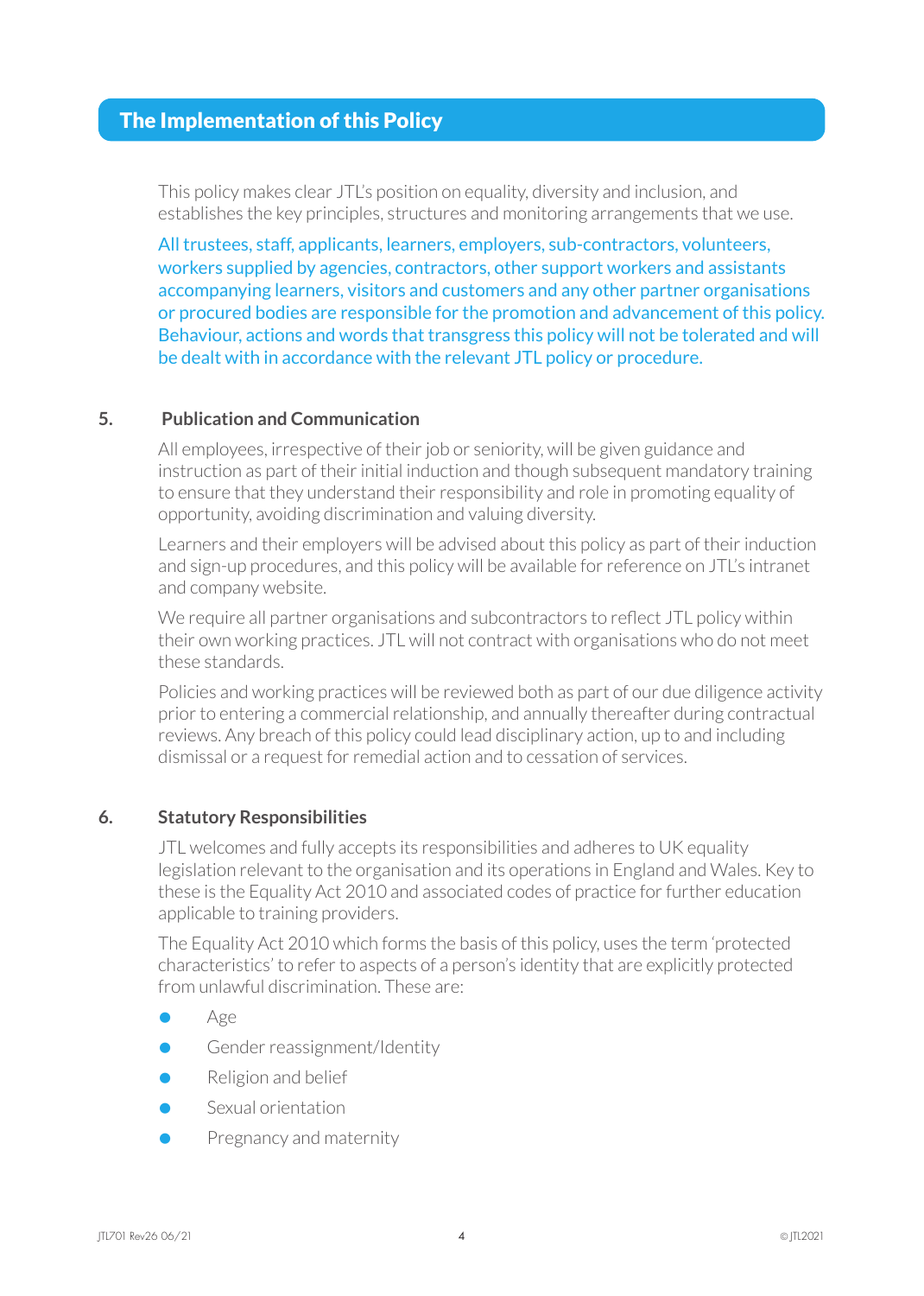- **•** Disability
- **•** Race
- **•** Sex
- **•** Marriage and civil partnership

Please note that whilst all nine characteristics apply in the employment duties of the act, the characteristic of marriage and civil partnership is not included in the education duties of the act.

JTL is also required to comply with government funding regulations that define the age limits for advanced apprenticeship eligibility, as well as health and safety regulations in relation to disability that are in force in the building services engineering sector in relation to certain standard fitness requirements.

#### **7. JTL as an Employer**

Equality in the workplace means:

- **•** having trained staff who understand equality issues (and proactively promote these)
- **•** having staff who support JTL's vision and values, including our core value of Respect (and pro-actively promote them)
- **•** having a community of staff thatreflects the diversity of modern British society (and pro-actively promotes it)
- **•** having staff that will provide services fairly and effectively (and pro-actively promote them).

JTL has clear procedures regarding recruitment, development, and management of staff, which underpin our approach to equality, diversity and inclusion for our employees.

We will:

- **•** operate a fair and open recruitment policy
- make decisions concerning recruitment, selection, training and development, and career progression of our employees in a fair and unbiased manner, solely based on objective criteria, individual merit and ability
- **•** monitor wherever practicable, the protected characteristics of job applicants and employees in accordance the Data Protection Act 2018 and use this information to monitor the effectiveness of our policies
- **•** take proportionate positive action to encourage participation of underrepresented groups in our workplace and internal apprenticeship programmes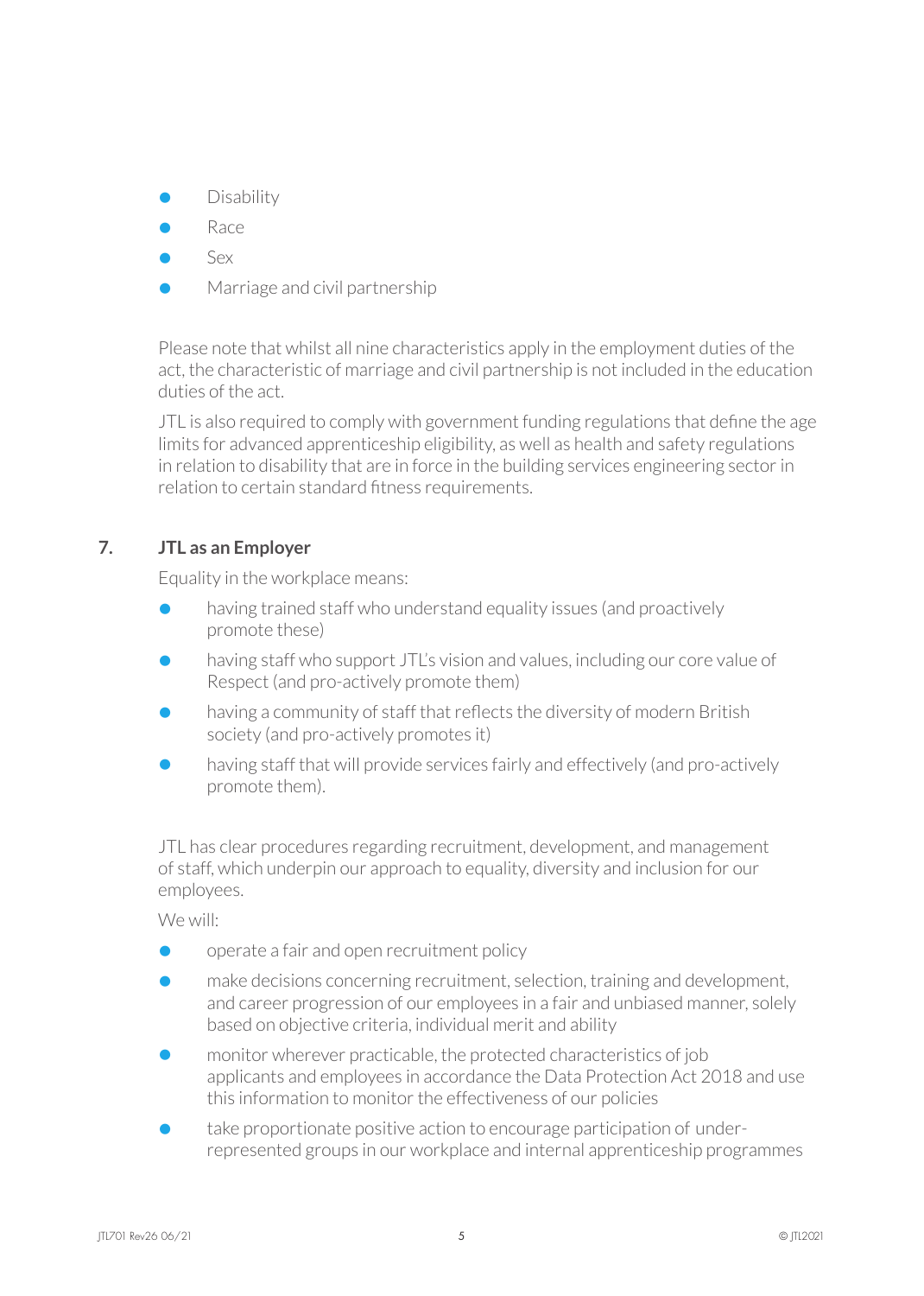- **•** take positive action to attract under-represented groups through targeted marketing activity
- make reasonable adjustments<sup>\*</sup> to meet the needs of disabled and non- disabled job applicants and employees
- **interview all disabled applicants who meet the minimum criteria for a job** vacancy and consider them on their abilities
- **•** discuss with disabled employees regularly what we can do to make sure they develop and use their abilities
- **•** make every effort when employees become disabled to make sure they stay in employment
- **•** facilitate special training or support to enable employees to progress within the company
- **provide flexible working arrangements for staff**
- **•** monitor provision of training and development opportunities for staff to ensure equal access
- rigorously address concerns about bullying, harassment or victimisation through our policies
- ensure that terms and conditions of employment, procedures for redundancy and dismissal are free from all forms of direct or indirect discrimination.

#### \*JTL employees can make requests for reasonable adjustments via their line manager and the HR team.

#### **8. JTL as a Training Provider**

JTL delivers training to a wide variety of learners and their employers in the building services engineering sector from different backgrounds and communities in England and Wales. To ensure equality of opportunity we will:

- ensure information about our programmes is accessible and written in 'plain English' as well as provide information in different formats where required
- **•** ensure our application and assessment processes are clearly communicated and fair, including for apprentices with learning difficulties so we do not create unnecessary barriers to participation
- **provide a safe and welcoming environment in our training centres and office** locations
- **•** assess the individual needs of apprentices to understand any support requirements for additional learning needs, making reasonable adjustments while remaining compliant with building services engineering sector fitness and health and safety requirements, for apprentices with disabilities, to participate and achieve their goals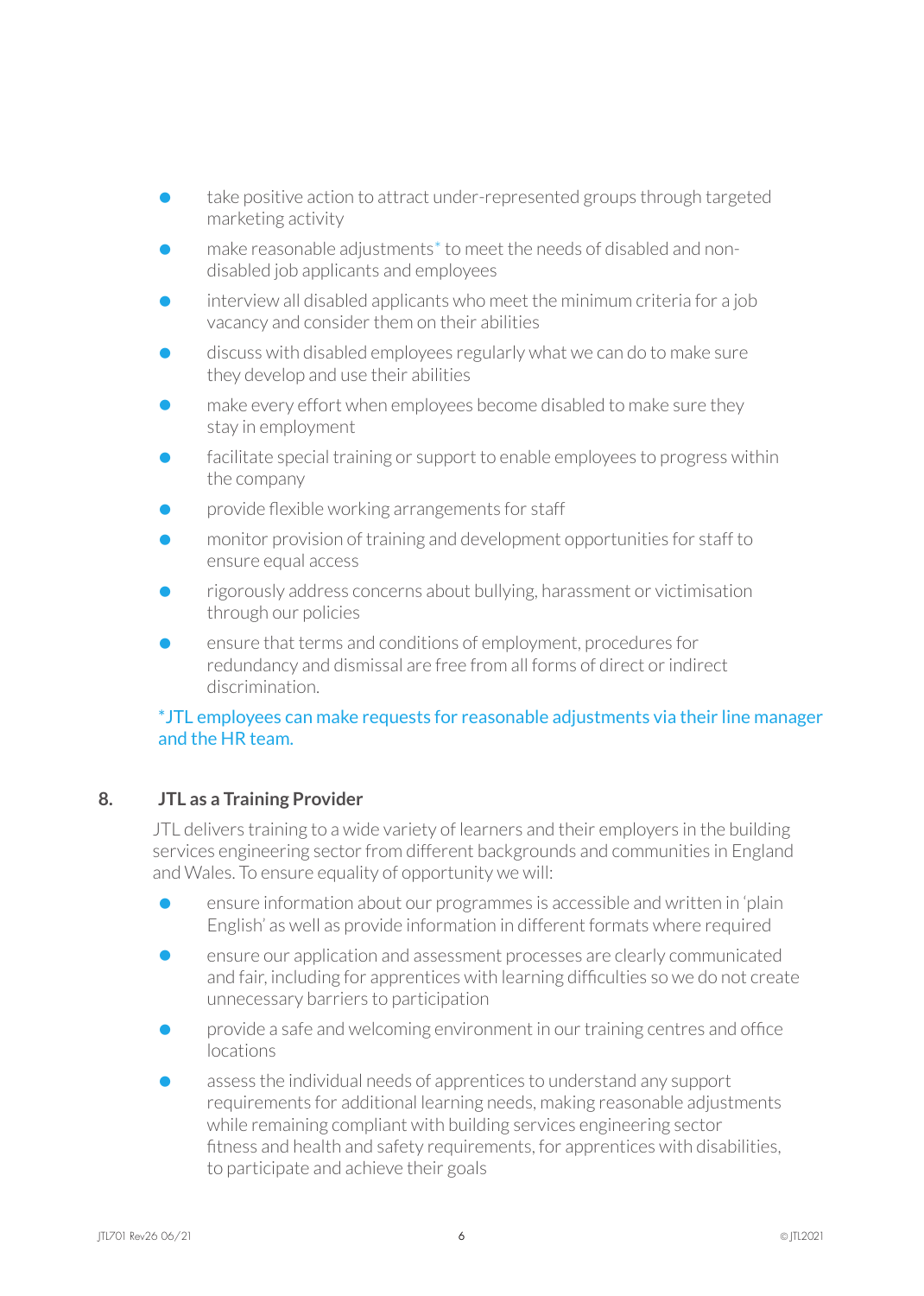- embed equality, diversity and inclusion issues into JTL's teaching and learning curriculum to raise awareness and promote good citizenship and British Values
- **•** challenge discrimination and negative behaviour and empower apprentices to do so
- gather, process and analyse equality data across our training provision, make required regulatory returns to the ESFA and Welsh Government, and take positive action to address gaps in achievement between different groups to achieve parity of outcomes for all
- **•** celebrate success to promote equality and diversity and encourage others to achieve
- consult regularly about equality and diversity with our staff, learners, employers, partners and external organisations to inform continuous improvement
- ensure that JTL has a current equality and diversity policy in place that includes appropriate channels and procedures for people who may need to raise complaints or grievances (see section 10).

#### JTL reserves the right to withdraw its training services from any learner or employer if they behave in a discriminatory, disruptive or abusive manner to any member of JTL staff, partner staff member, other learners or other person.

#### **9. JTL as a Contracting Partner**

JTL delivers apprenticeship training through a combination of direct delivery in JTL training centres, as well as through subcontracted training centres and college partnerships. In the delivery of our services. JTL will:

- ensure that the way we purchase goods, services and facilities reflects our commitment to equality and diversity through our choice of suppliers and in our contract arrangements
- audit the equality and diversity policies of our partners and college partnerships to ensure they are robust, regularly reviewed and updated
- **•** conduct regular monitoring visits to partner delivery sites to monitor their compliance with equality and diversity policies
- **•** support partners to develop effective equality and diversity policies where they do not exist
- **•** share good practice with partners and provide regular updates on equality and diversity issues.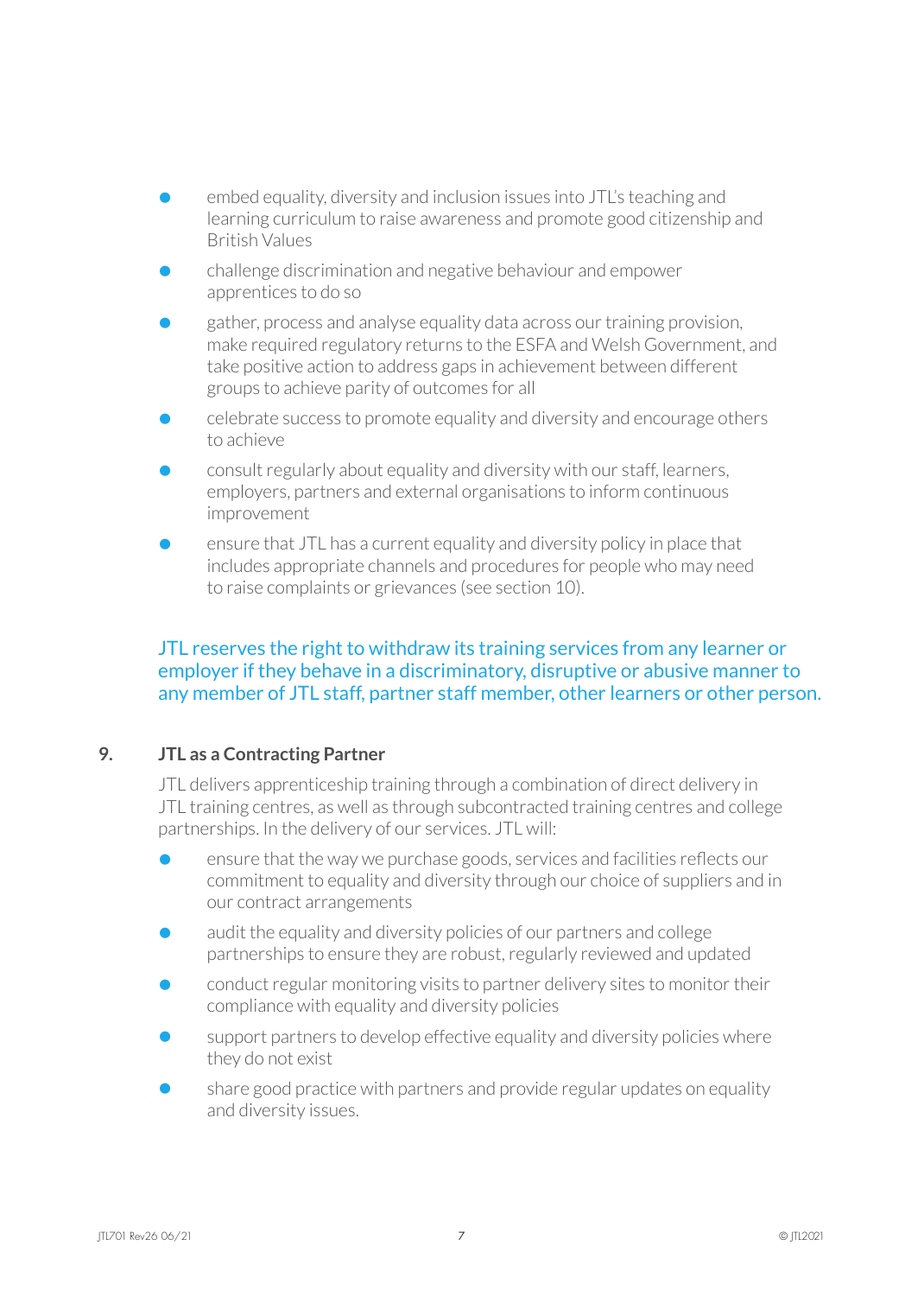#### **10. Rights of Disabled People**

JTL values people with disabilities and attaches importance to their needs.

As an employer, JTL welcomes and supports the Disability Confident scheme, and uses best endeavours to ensure that full and proper consideration is given to people with disabilities who apply for jobs, and that reasonable adjustment are made to enable them to do that job.

There are, however, health and safety regulations in force in the building services engineering sector that JTL must always comply with when considering applicants for staff appointments and apprenticeships.

Subject to the health and safety regulations referenced above, JTL will offer all reasonable and practical support to employees and job applicants who have a disability as defined by the Equality Act 2010.

Under the terms of this policy, JTL will:

- **Franch reasonable adjustment to maintain the services of an employee who** becomes disabled, for example, through training, or the provision of special equipment
- give full and proper consideration to disabled people who apply for jobs, having regard to making reasonable adjustments for their aptitudes and abilities to allow them to be able to do the job
- **•** ensure that JTL managed learners who have an identified disability or additional learning needs receive reasonable adjustments and appropriate support from JTL and its partners throughout their apprenticeships.

#### **11. Complaints**

If an individual believes that they have suffered any type of discrimination, harassment or victimisation as, or by, a JTL employee or subcontractor, we will take this very seriously.

We have the following procedures in place to deal with complaints:

- **• Apprentices and Employers** can raise complaint formally through JTL's Complaints Procedure.
- **• Employees** can raise complaints formally through JTL's Discipline and Grievance procedure.
- **• Partners and service users** should send their complaint to the relevant JTL department or to our Head of Quality & Audit.

JTL will investigate all complaints thoroughly and deal with them appropriately.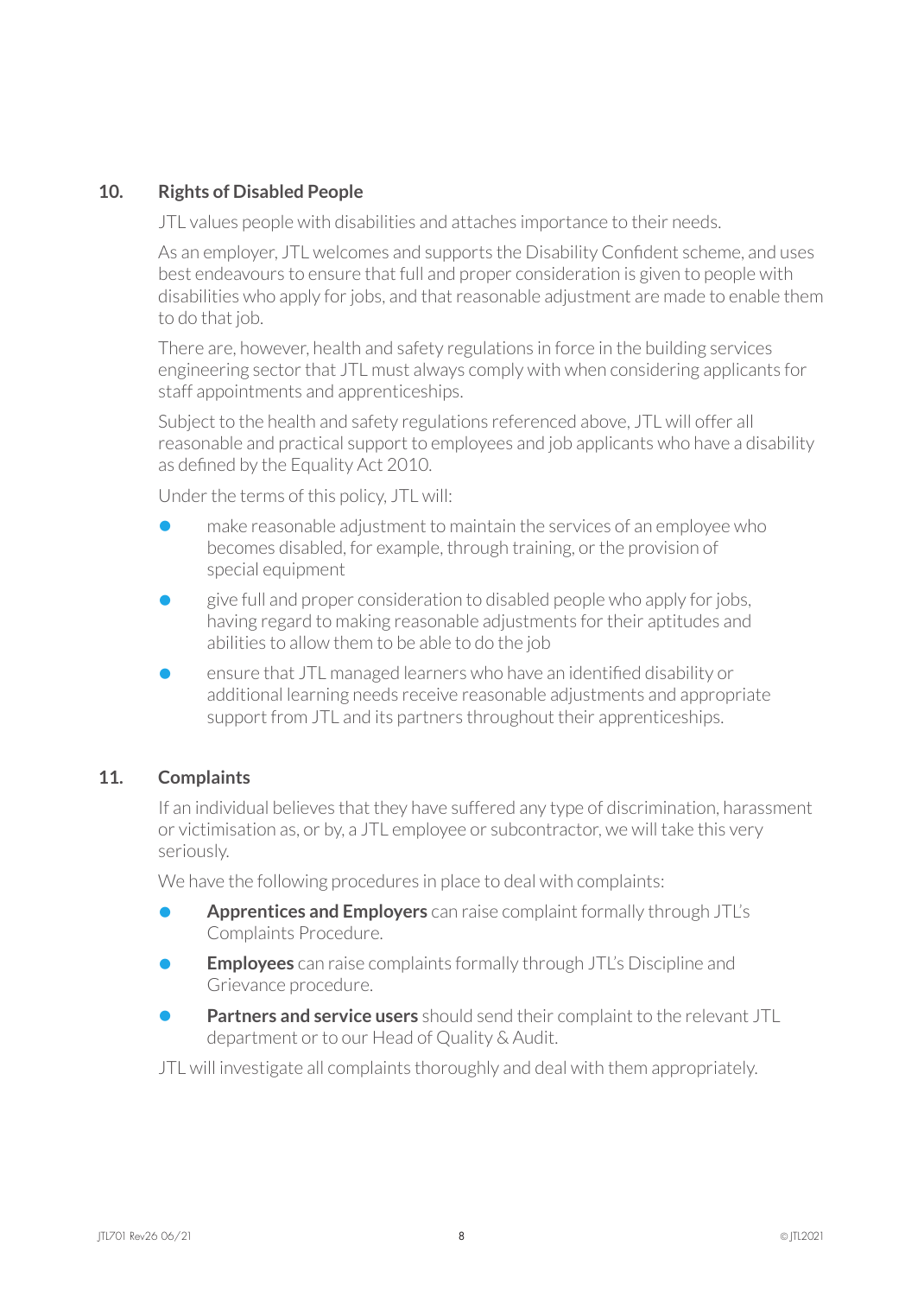#### 11.1 **Bullying and Harassment**

JTL has a separate Bullying and Harassment Policy and Procedures (Anti-bullying). This provides more details about the support we offer as well as information on the procedures available if someone needs to make a complaint about bullying or harassment.

As part of this, JTL's Diversity, Safeguarding and Inclusion Advisors (DSIAs) can be contacted in confidence for support and advice if needed.

All allegations of unacceptable behaviour or working practice will be investigated thoroughly and dealt with appropriately.

#### 11.2 **Hate Crime**

JTL will not tolerate sexist, racist, disablist, homophobic, bi-phobic or transphobic hate incidents. This includes racial or religious hatred, encouraging racial hatred and any form of violence or encouraging violence.

If you are a victim or witness of hate crime, we encourage you to report the incident, wherever it occurred, to a person you trust, such as your tutor, training officer, or one of JTL's DSIAs. JTL will provide help and advice and support. You can report hate crime incidents by phone, email or in person.

#### **12. Language**

JTL recognises that prejudice and discrimination may arise or be reinforced by a person's use of language, which may not be neutral or free from personal bias. This includes when writing, speaking, published materials, emails, and social media.

Rather than tell people what language they can and can't use, we ask all employees, learners, subcontractors and employers to conduct themselves in a professional manner, use good judgement and be aware of common inappropriate or offensive references in relation to the protected characteristics outlined in section 5 of this policy, and the significant effect that using them can have on people.

Individuals should also refer to JTL's **Communications Policy** for detailed guidance and the procedures and sanctions related to viewing, sharing or attempts to distribute discriminatory, offensive and illegal electronic materials.

#### **13. Advertising and Information**

JTL is committed to equality and we will work to make sure that the language and images used in all publications and electronic media is inclusive and does not discriminate.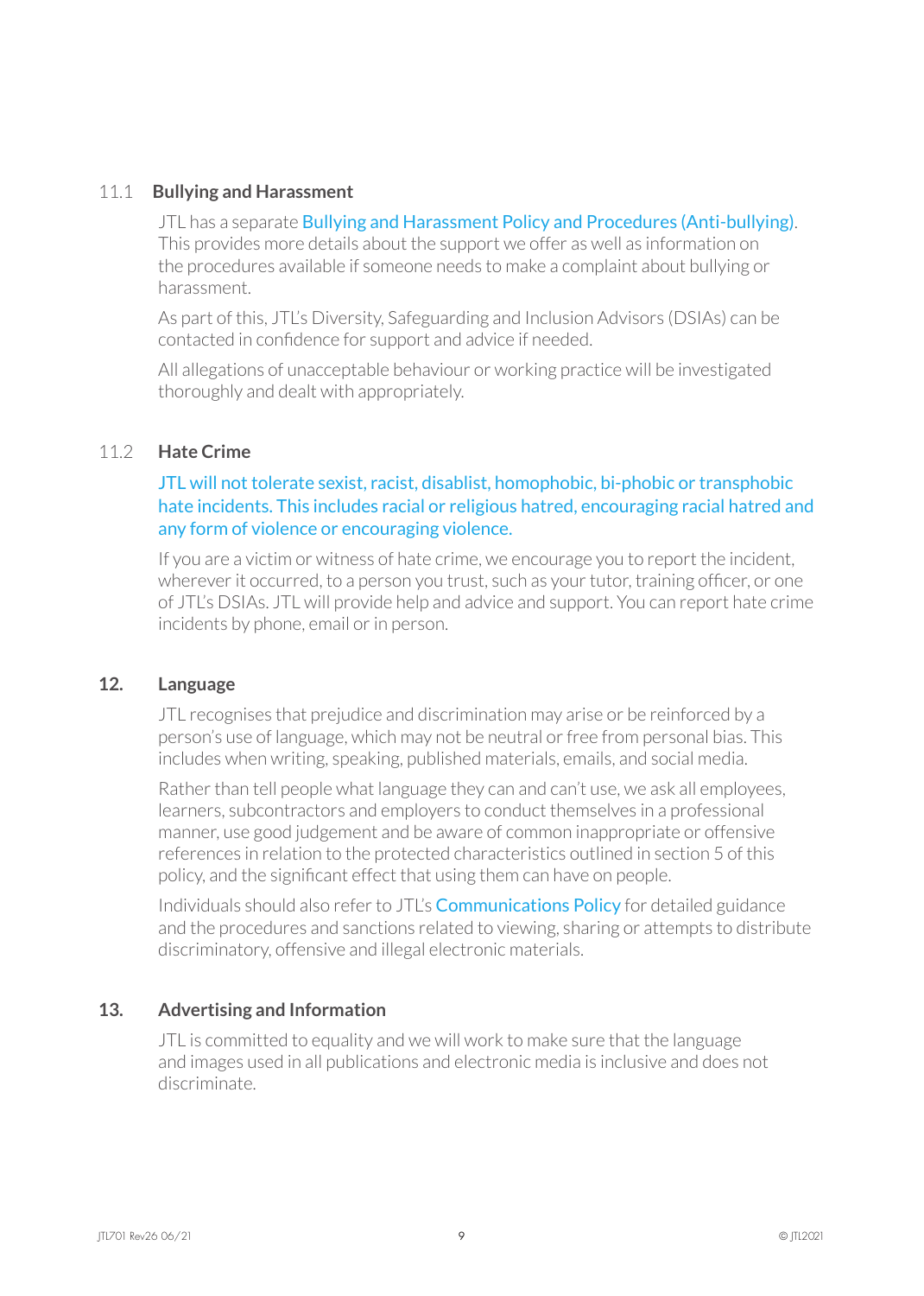#### **14. Responsibilities**

All staff and delivery partners have a responsibility to uphold the commitments in this policy. Specific responsibilities are as follows:

#### **JTL Board Trustees and the Executive Management Team (EMT)** is responsible for:

- ensuring that sufficient resources are available to facilitate the effective implementation and maintenance of this policy
- incorporating the promotion of equality into JTL's business planning
- establishing JTL's annual Equality and Diversity objectives and Impact Measures (EDIMs).

**Senior Management Team** is responsible for implementing this policy throughout the business:

- **•** ensuring all JTL processes and practices (including recruitment, development and other personnel practices) promote fair and equal treatment
- delivering JTL's equality objectives
- **•** providing advice and support on equality and diversity issues to their managers and staff
- **•** undertaking monitoring activities to ensure the effective implementation of the policy.

**All employees** are responsible for complying with this policy in all their dealings with learners and their employers, partners, external organisations, local communities, and with each other.

#### **15. Monitoring & Review**

JTL regularly monitors and reviews a variety of information to assess and support the effectiveness of this policy. Data is processed in accordance with the Data Protection Act 2018.

- **•** JTL routinely collects and analyses information on employees, applicants and learners by age, gender, marital status, and ethnic origin. Information regarding the number of staff and learners who declare themselves as disabled is also maintained.
- **JTL** will monitor employee data on an annual basis in relation to recruitment, selection, learning and development and equal pay to assess the equality of opportunity afforded to staff, and the diversity balance achieved in our workforce.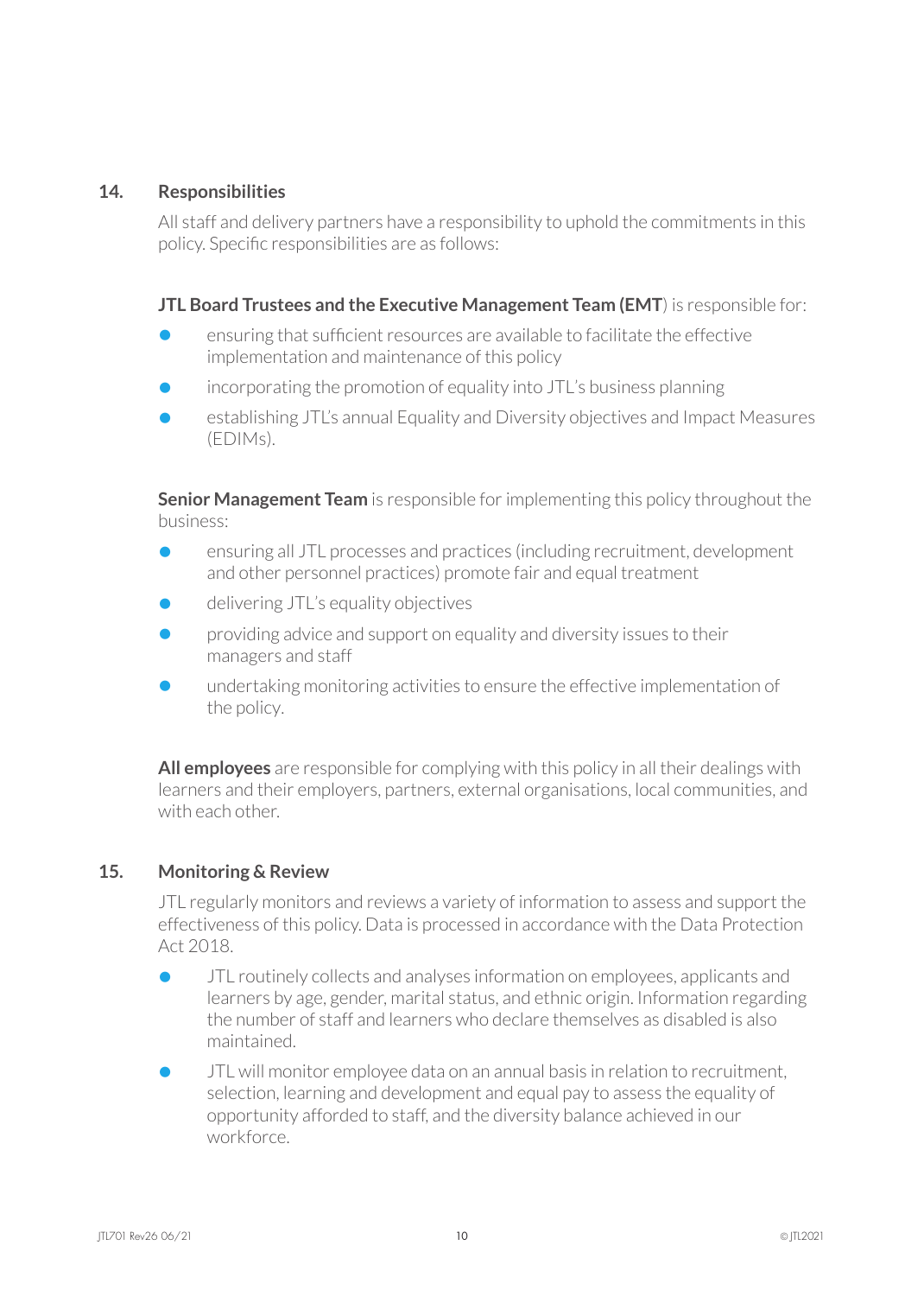- Data on learner recruitment, retention and achievement will be analysed and evaluated by demographic breakdown on a regular basis to consider the parity of starts, outcomes and retention between different groups.
- **•** Staff and Learners are consulted through the Inclusion and Safeguarding Working Group, Staff Forum and Learner surveys to gain their input and feedback in relation to equality, diversity and inclusion.
- Partner policies in relation to equality and diversity are verified annually as part of annual Training Centre contract reviews.
- The Board reviews progress against JTL's agreed EDIM objectives on a quarterly basis, as well as progress against action plans related to the maintenance and development of JTL's accreditations and memberships such as 'Disability Confident' and as a Stonewall Diversity Champion.

JTL will review this policy on an annual basis to ensure that all updates to legislation are reflected, and emerging best practice adopted.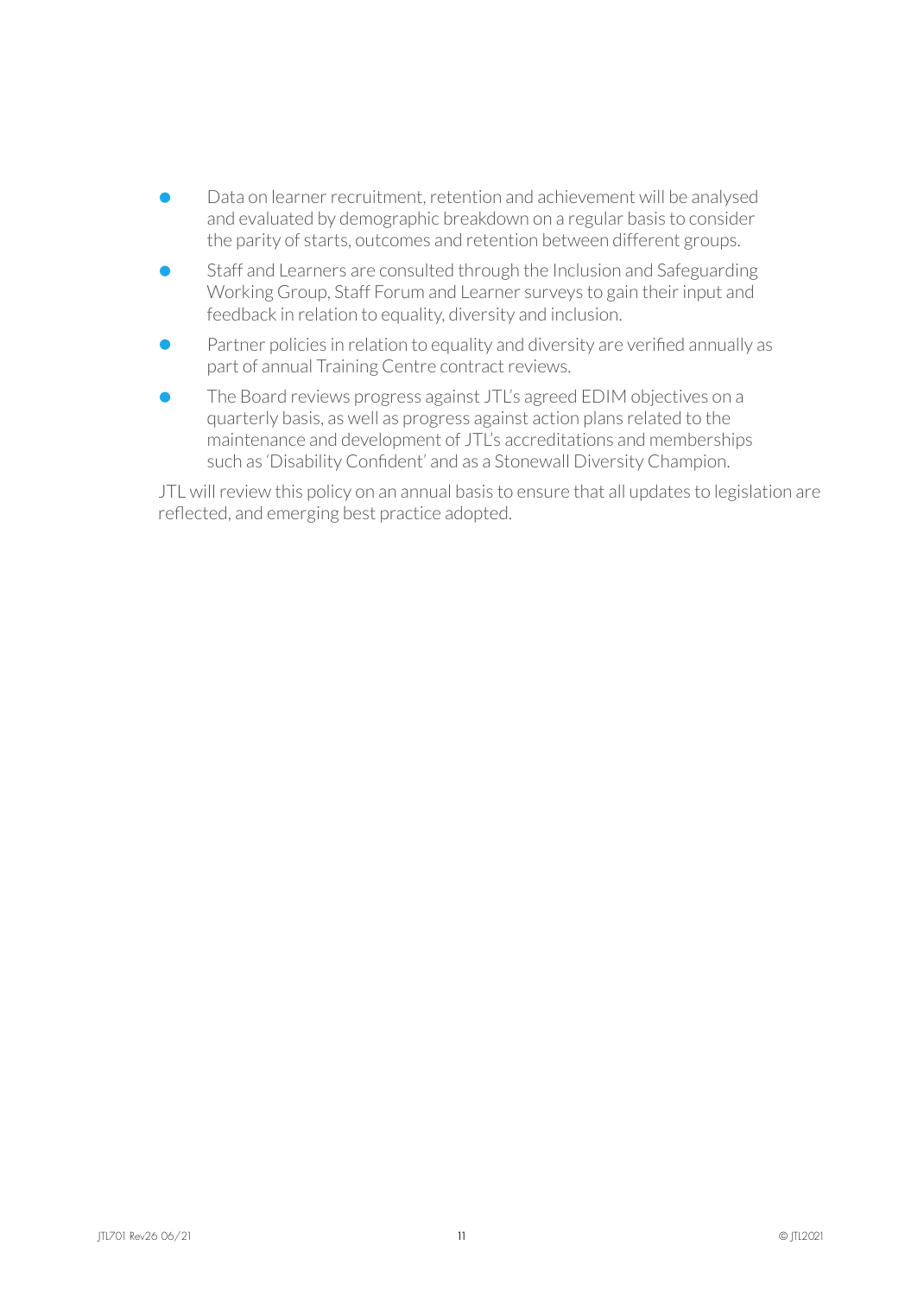## Annex A: Legislation & Definitions

#### **Definitions of Equality, Diversity and Inclusion**

**Equality** is not about treating everyone the same. It is about treating people fairly, and a recognition that some groups and individuals have particular and specific needs that need to be met if they are to enjoy equal access during their employment and education.

At JTL, we recognise that some people who work and study with us may need some reasonable adjustments and additional support to ensure equality of opportunity or access if they come from a position of persistent and long-standing disadvantage.

**Diversity** means recognising that individual and professional differences are a natural part of society and can often create an opportunity for those who recognise them.

Valuing diversity involves an acknowledgement of the benefits and intrinsic worth that can be derived from these differences and seeing this as a strength.

At JTL, we aim to celebrate and value these differences. We seek to promote greater mutual understanding between groups and individuals who reflect these differences as way to make valuable use of the talents and experiences they bring to JTL. We actively work to encourage discussion and understanding of the British Values in our apprenticeship training to further reinforce the value of diversity with the building services engineering sector.

**Inclusion** can be defined as the complete acceptance and integration of learners and staffregardless of their diverse backgrounds to create a culture and sense of belonging, engagement and participation across JTL.

It is JTL's ethos that our working environment should be open, inclusive and respectful to all.

#### **Relevant Legislation and Codes of Practice**

JTL welcomes and fully accepts its responsibilities and will adhere to all relevant UK equality legislation including, but not limited to:

- **Equality Act 2010**
- **•** Rehabilitation of Offenders Act 1974
- **•** Protection from Harassment Act 1997
- **•** Human Rights Act 1998
- **Sex Discrimination (Gender Reassignment) Regulations 1999**
- **•** Racial and Religious Hatred Act 2006
- Data Protection Act 2018 (including the General Data Protection Regulations)
- relevant Codes of Practice issued by the Equality & Human Rights Commission
- **•** any amendments to the above legislation.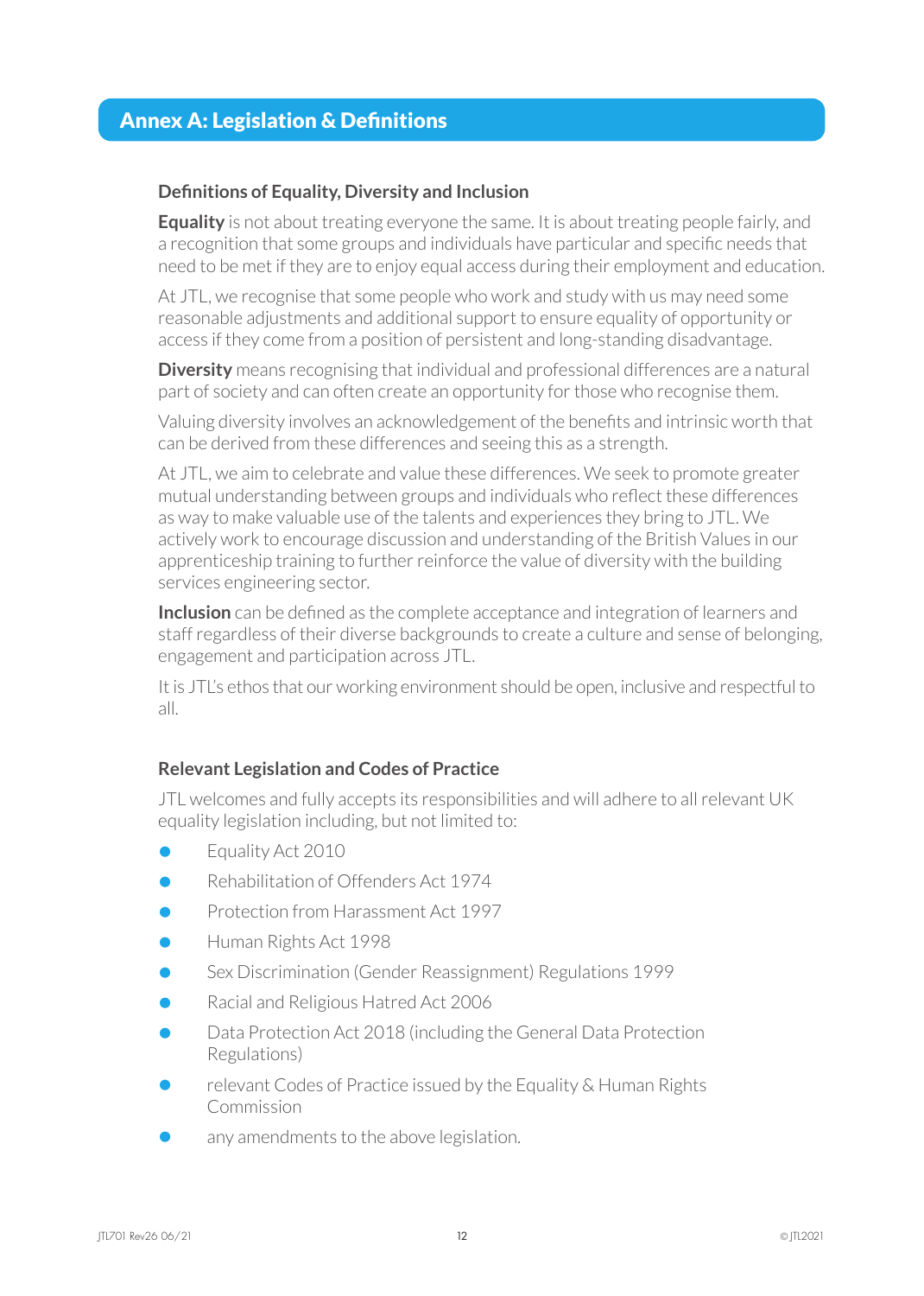#### **The Charity Governance Code 2017**

The JTL Board of Trustees follows the charity governance code 2017 that is supported and endorsed by the Charity Commission. This code of practice code defines seven principles of good governance that charities are recommended to follow. These principles have equality, diversity and inclusion embedded into them.

#### **British Values in Education**

The Ofsted definition of British Values in education is:

- **•** democracy
- **•** the rule of law
- **•** individual liberty
- **•** mutual respect for and tolerance of those with different faiths and beliefs and for those without faith.

#### **Types of Discrimination under The Equality Act 2010**

The legal definitions vary but, broadly speaking, discrimination is either direct or indirect.

The Equality Act 2010 recognises the following types of discrimination:

- **•** direct discrimination, including perception and associative discrimination
- **•** indirect discrimination
- **•** harassment
- **•** victimisation
- **•** discrimination arising from a disability
- failure to make reasonable adjustments.

**Direct Discrimination** is when a person is treated less favourably than others would be treated in the same circumstances because they have a protected characteristic, as referred to in section 5 of this document.

**Discrimination by Association (Associative)** is direct discrimination against someone because they associate with another person who has a protected characteristic, as referred to in section 5 of this document. For example, disability discrimination against someone who is a carer of a disabled person.

**Discrimination by Perception** is direct discrimination against someone because it is believed that they have a particular protected characteristic. It applies even if the person does not actually have that characteristic, for example, discrimination against someone because they are thought to be gay but are not.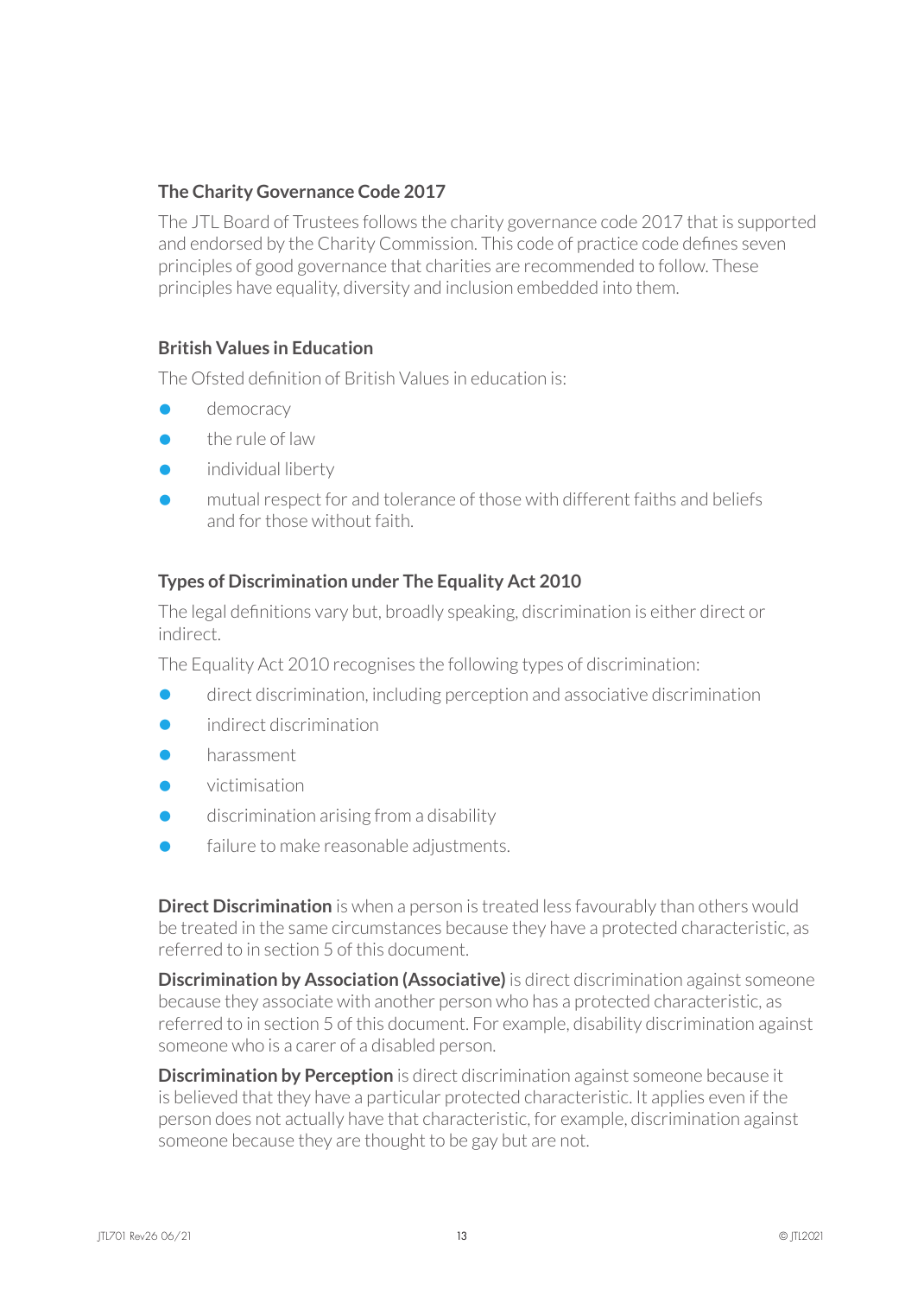**Indirect Discrimination** is when applying a condition or practice puts someone from a group of people with a protected characteristic (see section 5) at a particular disadvantage.

Indirect discrimination can only be justified in exceptional circumstances if it can be shown that the action was reasonable in managing the business or organisation, that is, it is 'a proportionate means of achieving a legitimate aim'.

**Discrimination arising from Disability/Failure to make reasonable adjustments:** discrimination occurs when an employer or organisation fails to:

- take reasonable steps to avoid a provision, criterion or practice that puts a disabled person at a substantial disadvantage compared to people who are not disabled; this includes formal and informal rules, practices, arrangements or qualification including one-off decisions and actions
- **•** remove or alter a physical feature or provide a reasonable means of avoiding a feature e.g. building design, access, fixture/fitting, furniture or equipment where it puts a disabled person at a substantial disadvantage compared to people who are not disabled
- **•** provide auxiliary aids or services where this is the only thing that would put the disabled person at a substantial disadvantage
- **•** provide information in an accessible format.

**Harassment** can be defined as being 'unwanted conduct related to a relevant protected characteristic, which has the purpose or effect of violating an individual's dignity or creating an intimidating, hostile, degrading, humiliating or offensive environment for that individual'. Harassment applies to all protected characteristics, as referred to in section 5 of this document, except for pregnancy and maternity and marriage and civil partnership.

#### Individuals can complain about behaviour that they find offensive, even if it is not directed at them, and they do not have to have the relevant characteristic themselves.

Individuals are also protected from harassment by association or because of a perceived protected characteristic. For more details, please referto JTL's bullying and harassment policy at: www.jtltraining.com/apprenticeships/equality-and-diversity.

**Victimisation** is where one person treats another less favourably because he or she has asserted their legal rights in line with the Equality Act (2010) or helped someone else to do so.

This includes making a complaint, taking legal action, providing evidence related to proceedings or claiming that discrimination has taken place. Because every situation is different, the law states that there is no legal requirement to compare treatment of a complainant with that of a person who has not made or supported a complaint. Victimisation may take place if, for example, an apprentice claims they have encountered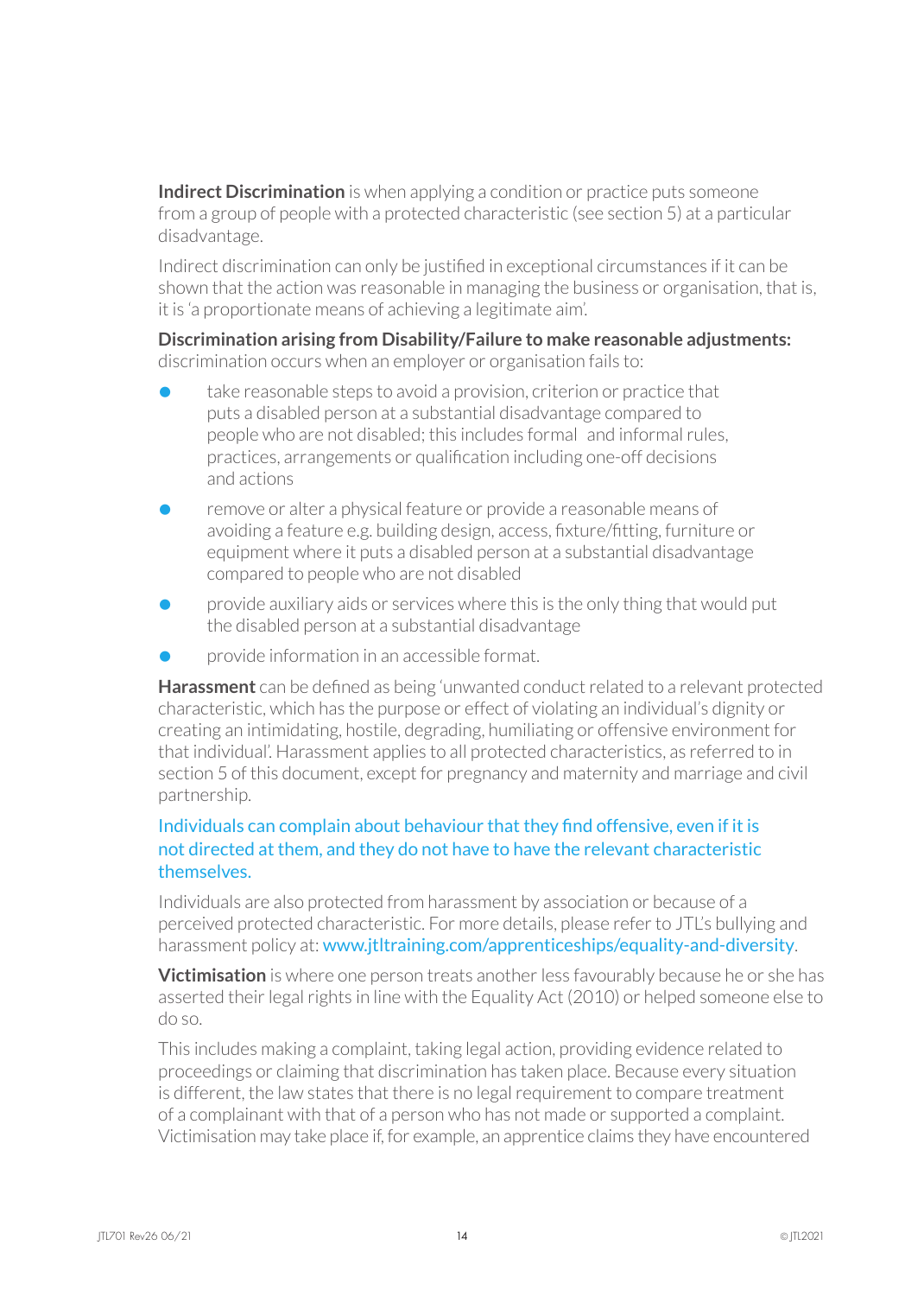racism from another employee in their place of work, and as a result either the apprentice or the employee is ignored by other staff members or apprentices.

An individual is not protected from victimisation if they have maliciously made or supported an untrue complaint.

#### **Genuine Occupational Requirements**

Under current legislation, any job may be restricted to a particular characteristic if the characteristic is a 'genuine occupational requirement' (GOR) for the job, or for the situation within which it is carried out. (For example, a religious organisation could request that a job holder is a practising member of their faith.)

#### **Positive Action**

Where members of a protected group are under-represented, action can be taken to encourage people belonging to that group to take advantage of opportunities for training or work experience or encourage them to apply for a particular job.